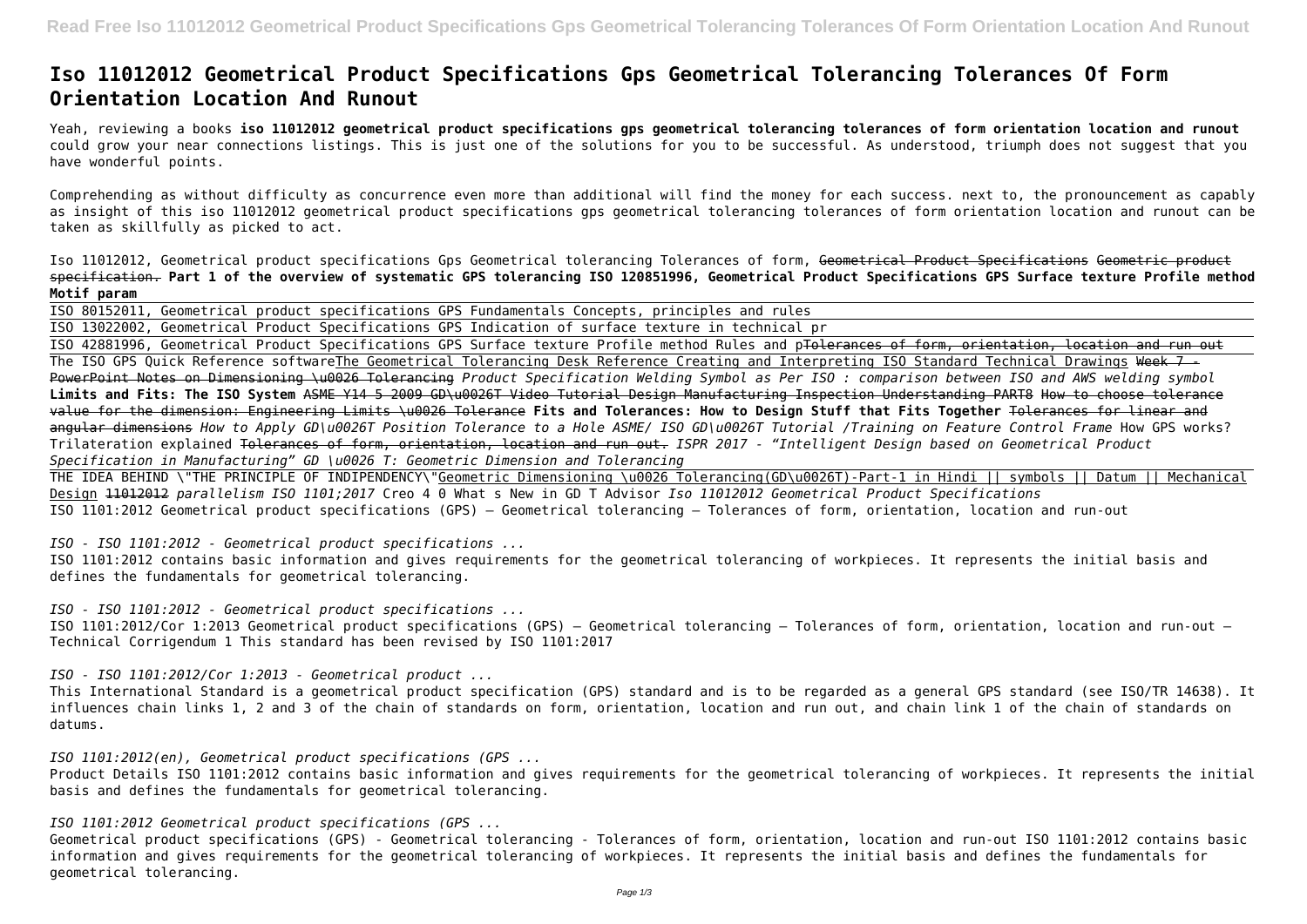*ISO 1101:2012 - Geometrical product specifications (GPS ...*

You know, this cd is always making the fans to be dizzy if not to find. But here, you can get it easily this iso 11012012 geometrical product specifications gps geometrical tolerancing tolerances of form orientation location and run out to read. As known, taking into. Page 3/6.

*Iso 11012012 Geometrical Product Specifications Gps ...* ISO 14253-1, Geometrical product specifications (GPS) ? Inspection by measurement of workpieces and measuring equipment ? Inspection by measurement of workpieces and measuring equipment ? Part 1: Decision rules for verifying conformity or nonconformity with specifications

*ISO 1101:2017(en), Geometrical product specifications (GPS ...*

ISO 14253-2:2011/Cor 1:2013 Geometrical product specifications (GPS) — Inspection by measurement of workpieces and measuring equipment — Part 2: Guidance for the estimation of uncertainty in GPS measurement, in calibration of measuring equipment and in product verification — Technical Corrigendum 1 60.60: ISO/TC 213 ...

*ISO - 17.040.40 - Geometrical Product Specification (GPS)* This Technical Specification is a geometrical product specification (GPS) standard and is to be regarded as a general GPS standard (see ISO/TR 14638). It influences chain links 1 to 3 of the chain of standards on size, distance, angle, form of line dependent on datum, form of surface dependent on datum, orientation, location, circular run-out, total run-out and datums.

*ISO/TS 17863:2013(en), Geometrical product specification ...*

Geometrical Product Specifications (GPS) — Standard reference temperature for geometrical product specification and verification 95.99: 17.040.01; ... ISO 1101:2012/Cor 1:2013 Geometrical product specifications (GPS) — Geometrical tolerancing — Tolerances of form, orientation, location and run-out — Technical Corrigendum 1 ...

*ISO - ISO/TC 213 - Dimensional and geometrical product ...*

The ISO GPS Ultimate Pocket Guide explains the most common rules, symbols, and concepts in the ISO Geometrical Product Specifications System. Written by standards expert Alex Krulikowski, this valuable on-the-job reference clarifies how to interpret standard-compliant technical drawings that use ISO 1101:2012 and its companion published standards.

*ISO GPS Ultimate Pocket Guide - SAE International* ISO 1101:2012 Geometrical product specifications (GPS) -- Geometrical tolerancing -- Tolerances of form, orientation, location and run-out This document has been re-assessed by the committee, and judged to still be up to date.

*Geometrical product specifications (GPS) -- Geometrical ...*

This International Standard is a geometrical product specification (GPS) standard and is to be regarded as a general GPS standard (see ISO/TR 14638). It influences chain links 1, 2 and 3 of the chain of standards on form, orientation, location and run out, and chain link 1 of the chain of standards on datums.

*Geometrical product specifications (GPS) — Geometrical ...*

ISO 1101:2012 Geometrical product specifications (GPS) - Geometrical tolerancing - Tolerances of form, orientation, location and run-out standard by International Organization for Standardization, 04/15/2012 This document has been replaced.

## *ISO 1101:2012 - techstreet.com*

Then is described in detail the system tolerance of form, orientation, location and run-out according to norm ISO 1101:2012 (Geometrical product specifications (GPS) -- Geometrical tolerancing -- Tolerances of form, orientation, location and run-out), which defines rules how to quote the stated tolerance of form, orientation, location and run-out in technical product documentation.